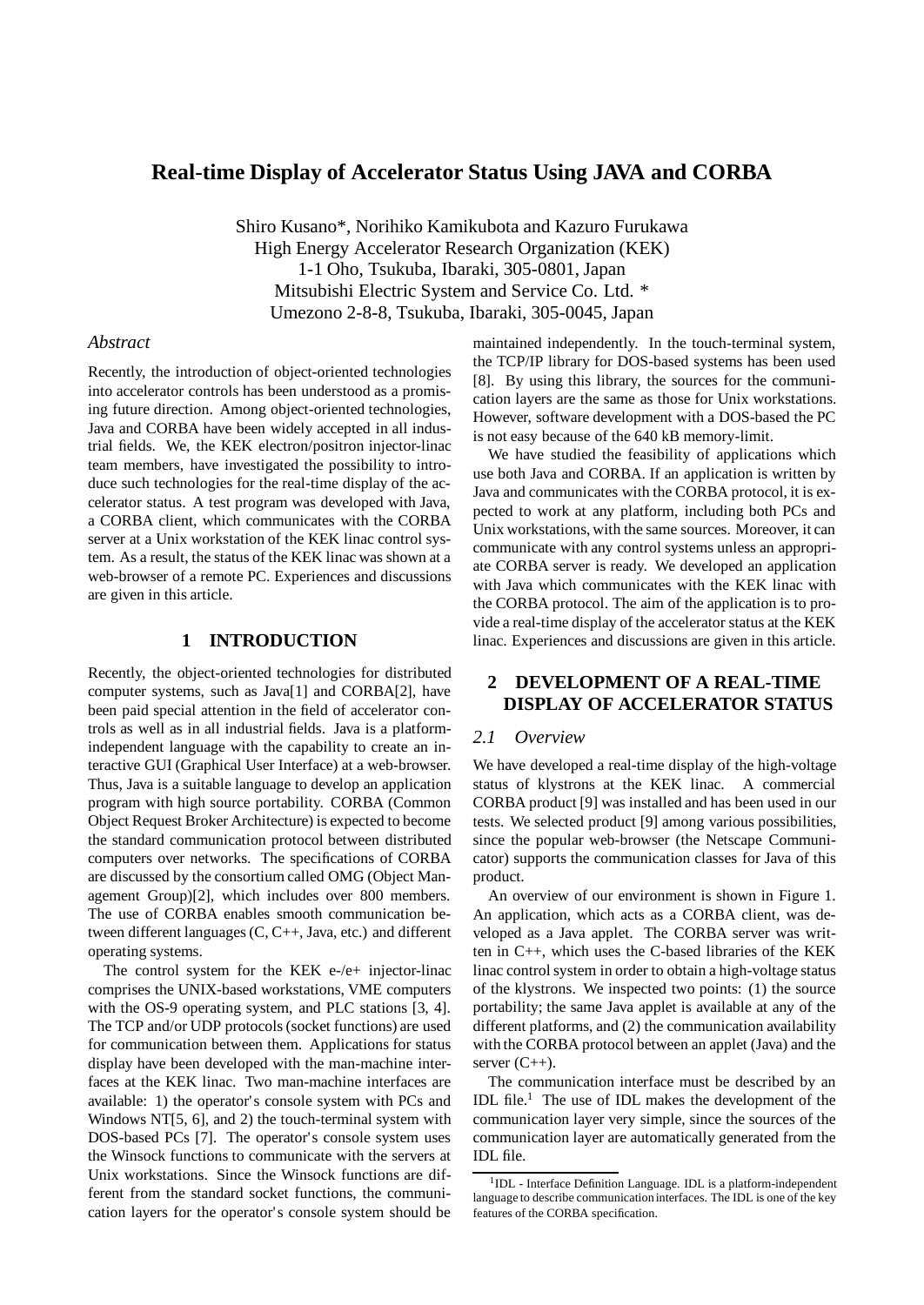Windows or Macintosh



Figure 1: Overview of our test environment.

#### *2.2 Implementation*

*IDL file* The IDL file in the present test (kly.idl) is given. The sources for the communication layer (Java codes for the client, and C++ codes for the server) are generated automatically from this IDL file.

```
//kly.idl
typedef string Names[58];
typedef long Data[2784];
interface Kly {
   void klyhex(in Name names,
      out Data data);
};
```
*Implementation of the klystron server* The KEK linac control system includes the C-function, plc localhex(), to provide information about the klystron status. This function is re-defined as a C++ function as:

```
kly impl::klyhex(const Names names,
Data data){
  int rtn;
  char name[6];
  for(i=0;i<58;i++) {
    strcpy(name, names[i]);
    //klystron service in KEK-Linac control
    rtn = plc_localhex(name,
```
}

}

The server uses the above function as:

```
main()Kly_var klyImpl = new kly_impl();
  CORBA_String_var ior =
       orb->object_to_string(klyImpl);
}
```
*Implementation of a Java client* The essential part of the Java applet is shown below:

```
org.omg.CORBA.Object orbObject =
         orb.string_to_object(url);
kly = KlyHelper.narrow(orbObject);
DataHolder data = new DataHolder();
kly.klyhex(names, data);
```
*Implementation of a html description* A html description is nesessary to download the Java-applet from the webserver

```
//kly.html
<applet code=testApplet.class>
<param name=ior value=IOR:012020200.......>
</applet>
```
## *2.3 Results*

When the Java applet starts with a web-browser (or by a tool "appletviewer"), it connects to a server by using the CORBA protocol. The current high-voltage status of the klystrons at the KEK linac is shown (Figure 2). Since the screen is refreshed every 1 second, this applet can serve as a simple klystron alarm, which can be used anywhere the control network is available.

The source portability of the Java applet has been inspected at various platforms. The summary in Table 1 demonstrates the high source portability of Java language.

Table 1: Availability at various platforms

| Platform     | Netscape 4.0.x | Netscape4.5 |
|--------------|----------------|-------------|
| Digital Unix |                |             |
| WindowsNT/95 | ЭΚ             | none        |
| MacOS8       | ЭΚ             | none        |
| Linux        |                |             |

#### **3 DISCUSSION**

### *3.1 Communication Throughput*

A simple Java applet was developed in order to measure the communication throughput between a client (an applet)